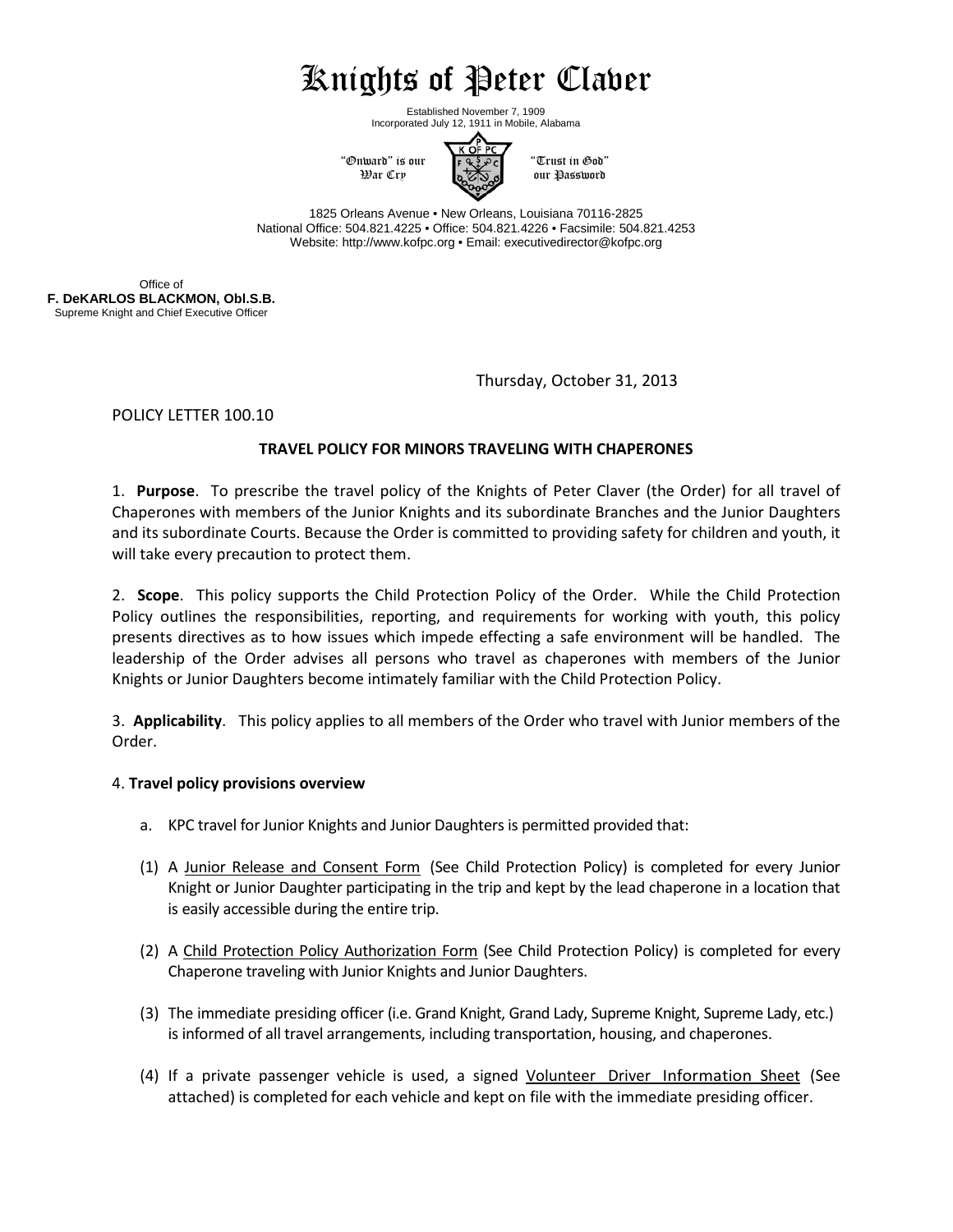- (5) For each private passenger vehicle used, the following must be verified by the Counselor, Commander, Supreme Knight or Supreme Lady.
	- a. The driver must be at least twenty-one years of age.
	- b. The driver must possess a valid, non-probationary driver's license.
	- c. The vehicle must have a valid registration.
	- d. The vehicle must have a valid state inspection sticker (where applicable).
	- e. The vehicle must be insured based on the criteria set by the National Advocate.

#### 5. **Child protection policy overview**

- a. Chaperones and all persons affiliated with the Order are to refrain from consuming alcoholic beverages. The Order promotes and enforces an alcohol and drug-free environment for travel with Junior Knights and Junior Daughters. Being under the influence or in possession of illegal substances, alcohol, or other intoxicants while working with our young people is strictly prohibited. Violation of this policy may result in disciplinary action up to immediate suspension and/or expulsion from the Order, or termination of employment.
- b. Chaperones are to enforce the rules of behavior of the Order, and use those rules as a guide for their own behavior. Chaperones must review the rules and related guidelines with the children and young people traveling with them.

#### 6. **Travel security guidelines**

- a. Junior Knights and Junior Daughters must be chaperoned at all times. Parent/Guardian of the Junior Knight or Junior Daughter must remain with the child until they are in the custody of the assigned chaperone prior to travel. Chaperone must remain with the Junior Knight(s) or Junior Daughter(s) they are assigned until they are in the custody of their parent/guardian at the close of the travel.
- b. All travel documents (i.e. Tickets, Boarding Passes, etc.) shall be kept in the possession of the Chaperone during travel. Junior members are not allowed to go through Security Checkpoints without their assigned chaperone.
- c. Junior Knights/Junior Daughters are never allowed to be without their Chaperone while traveling.
- d. The chaperone shall be designated and entrusted with providing Junior Knights/Junior Daughters and their parent/guardian with a detailed itinerary that includes physical and emotion elements that may be required of the Junior members.
- e. The chaperone shall be the point of contact for Junior(s) travel and responsible for ensuring the approved travel itinerary is followed, as well as any final decisions regarding the behavior and wellbeing of the Junior members.
- f. The chaperone shall ensure that the presiding officer (Grand Knight, Grand Lady, Supreme Knight and Supreme Lady) shall be contacted in the event that the Junior(s) travel changes from the approved itinerary.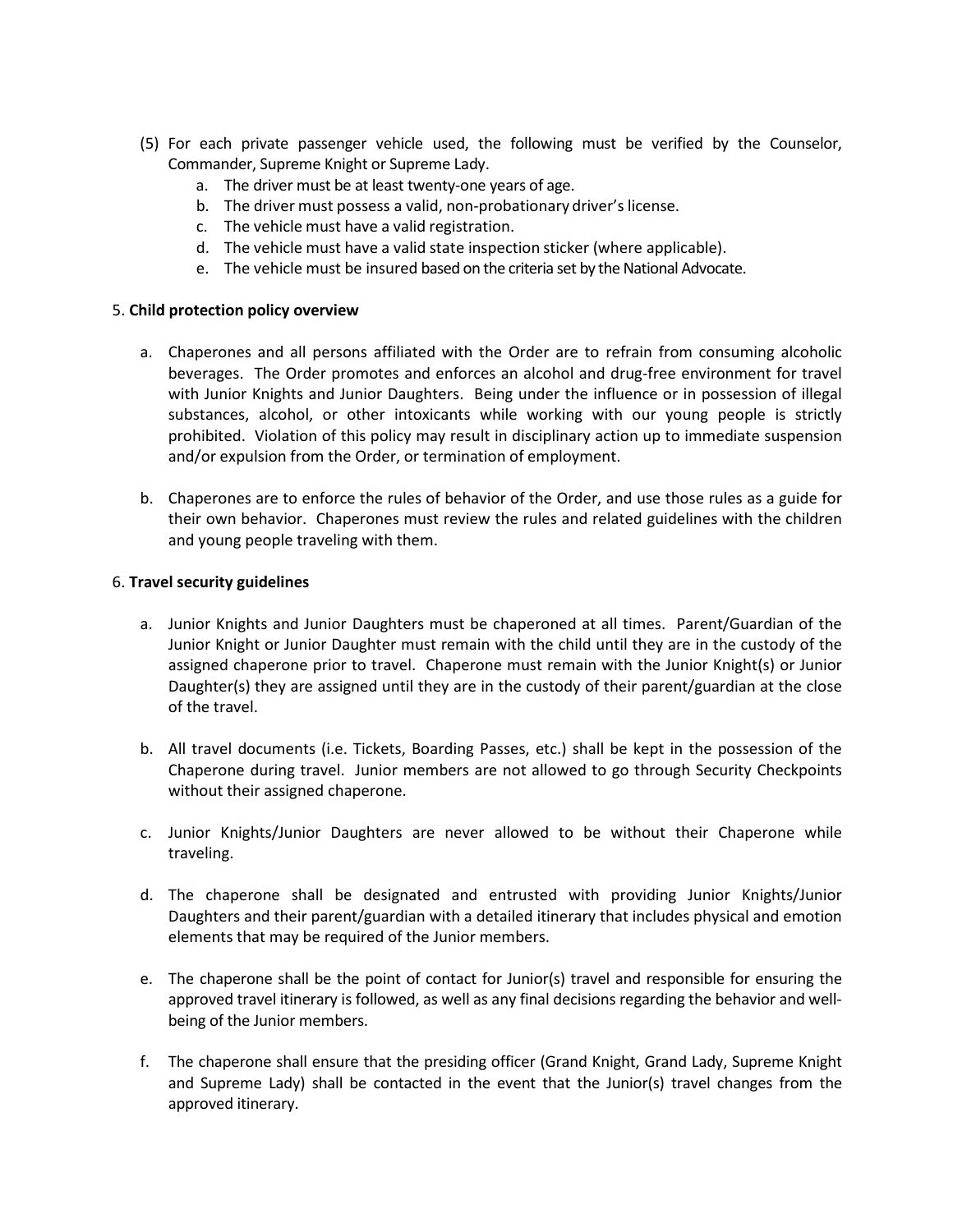- g. In the event of an emergency, the chaperone shall immediately contact the parent and presiding officer (Grand Knight, Grand Lady, Supreme Knight, and Supreme Lady) to advise them of any incident(s).
- f. Attached is the Volunteer Driver Information Sheet. Please refer to the KPC Child Protection Policy for the additional forms.
- 7. Point of contact for this information is the Executive Director, executivedirector@kofpc.org or 504.821.4225.

 $151$ 

**F. DeKARLOS BLACKMON, Obl.S.B., M.B.A**. Supreme Knight and Chief Executive Officer

COPIES FURNISHED: National Council Board, National Court Board Supreme General Assembly Board, Supreme General Chapter Board Executive Director, National Office Staff, National Office File